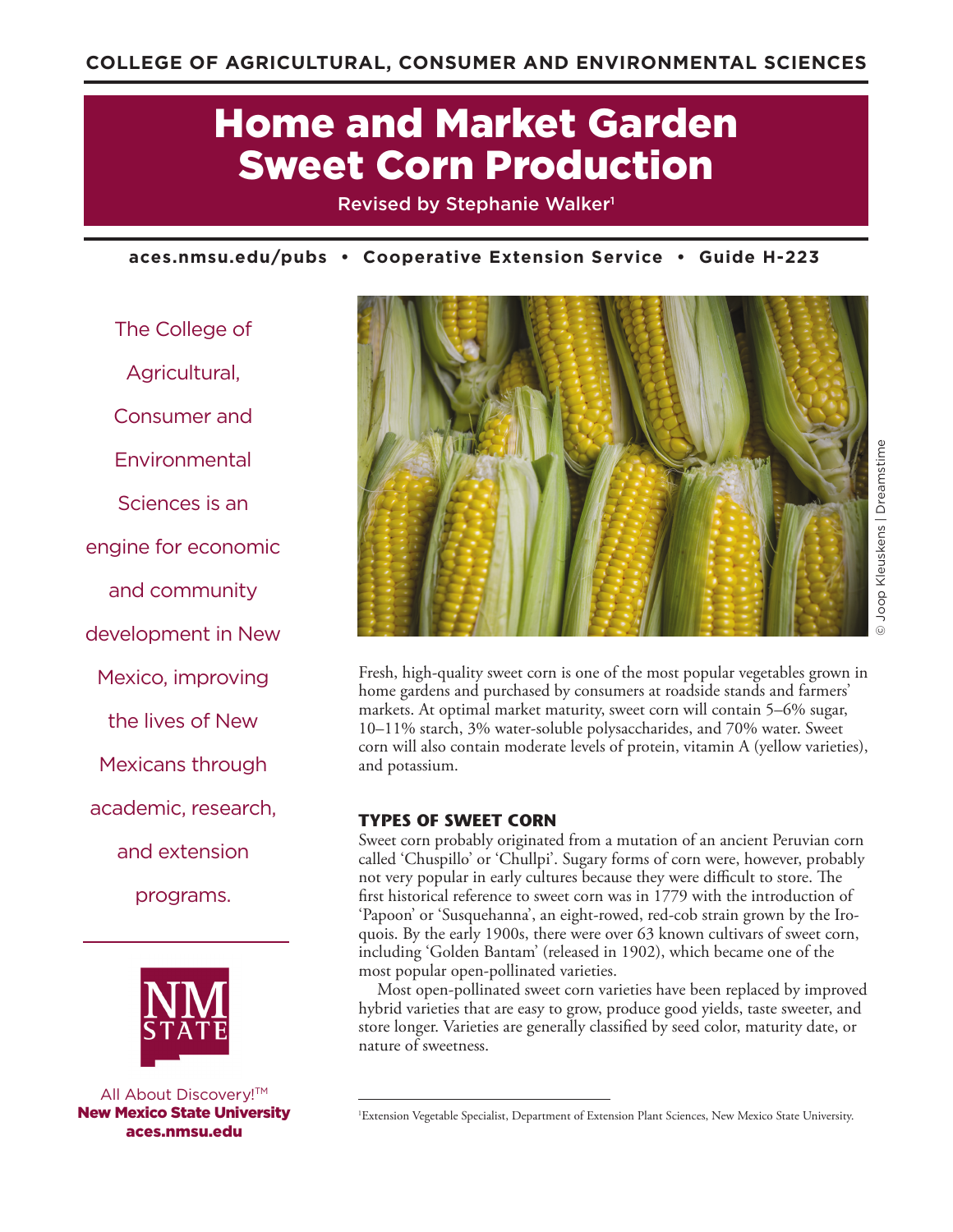Sweet corn varieties are available in yellow, white, or bicolored types, with varying maturity dates from early to mid- to late-season (Table 1). Maturity dates will vary from year to year and by location depending on weather (primarily temperature). Although mid- and late-season varieties generally produce ears of higher quality, early varieties often produce marketable ears early in the season when sweet corn prices are at a premium.

Based on the nature of kernel sweetness, sweet corns can also be classified into four basic groups: standard, super sweet, sugar enhanced, and synergistic. Sweetness is determined not only by genetics but also by how these varieties are managed and harvested.

Field corn contains approximately 4% sucrose (sugar) in the immature milky stage, while **"standard"** sweet corns at the same stage may contain as much as 6% sucrose. (Standard sweet corns contain the recessive *su-1* gene; field corn is dominant for the same gene, making it starchy.) Following harvest, or if left on the stalk too long, sucrose in standard sweet corn is rapidly converted to starch. Standard sweet corn pollinated by either field corn or popcorn will become tough and starchy; therefore, stands should be planted at least 250 feet away or with 14 days earlier or later maturity to prevent cross-pollination.

**"Super sweet"** corns contain the shrunken *sh-2* gene, which causes sucrose levels two to three times higher at harvest than standard sweet corns. Sucrose in super sweet varieties will remain relatively high after harvest, making them excellent shipping varieties. Super sweet corns have some notable disadvantages. The smaller, shrunken seed of super sweet varieties is more brittle than standard sweet corn seed, making super sweet seeds more difficult to handle during planting and more apt to crack. This seed must also be planted in warmer soils (above 55°F) and at shallower depths than standard sweet corns for good stand establishment. Although they contain more sucrose than standard sweet corn, fresh super sweet corn kernels have tougher pericarps (crispy texture) and less water-soluble polysaccharides, the complex sugars that give standard sweet corns their creamy textures. Super sweet corn must also be isolated from other varieties of sweet corn because cross-pollination with standard sweet corn will make kernels tough and starchy in both types.

**"Sugar enhanced"** sweet corn has a sugar enhancer gene, *se*, which, when combined with the *su-1* gene, produces varieties with greater sweetness than standard sweet corn (between standard and super sweet) with the same creamy texture as standard sweet corn. The *se* gene also tends to slow the conversion of sugar to starch. Isolating sugar enhanced from standard sweet corn varieties is not necessary for pollination. Sugar enhanced sweet corns are very popular at roadside stands and farmers' markets.

| <b>Table 1. Sweet Corn Varieties</b> |         |                         |
|--------------------------------------|---------|-------------------------|
| Standard (su-1)                      | Color   | <b>Days to Maturity</b> |
| Silver Queen                         | White   | 92                      |
| Golden Queen                         | Yellow  | 92                      |
| Iochief                              | Yellow  | 85                      |
| Jubilee                              | Yellow  | 85                      |
| Golden Cross Bantam                  | Yellow  | 85                      |
| Bonanza                              | Yellow  | 82                      |
| NK-199                               | Yellow  | 82                      |
| Silver King                          | White   | 82                      |
| Merit                                | Yellow  | 75                      |
| Seneca Horizon                       | Yellow  | 65                      |
| Early Sunglow                        | Yellow  | 63                      |
|                                      |         |                         |
| Super Sweet (sh-2)                   | Color   | <b>Days to Maturity</b> |
| How Sweet It Is                      | White   | 85                      |
| Illini Xtra Sweet                    | Yellow  | 85                      |
| Jubilee Supersweet                   | Yellow  | 82                      |
| <b>Honey Select</b>                  | Yellow  | 80                      |
| Honey 'N Pearl                       | Bicolor | 78                      |
| <b>Butter Fruit</b>                  | Yellow  | 72                      |
| Early Extra Sweet                    | Yellow  | 71                      |
|                                      |         |                         |
| Sugar Enhanced (se)                  | Color   | <b>Days to Maturity</b> |
| Kandy Korn EH                        | Yellow  | 89                      |
| Argent                               | White   | 86                      |
| Miracle                              | Yellow  | 82                      |
| Peaches & Cream                      | Bicolor | 82                      |
| Augusta                              | White   | 76                      |
| Ambrosia                             | Bicolor | 75                      |
| Bodacious                            | Yellow  | 75                      |
| Kandy King                           | Yellow  | 73                      |
|                                      |         |                         |
| Synergistic                          | Color   | <b>Days to Maturity</b> |
| Applause                             | Yellow  | 75                      |
| Polka                                | Bicolor | 70                      |
| Frisky                               | Bicolor | 69                      |
|                                      |         |                         |
| Open Pollinated (OP)                 | Color   | <b>Days to Maturity</b> |
| Stowell's Evergreen                  | White   | 100                     |
| Golden Bantam                        | Yellow  | 82                      |
| Trucker's Favorite                   | Yellow  | 75                      |

**"Synergistic"** sweet corns, also known as **"triple sweet"** varieties, were developed to enhance corn taste while maintaining sweetness and crunchy texture longer than other types. The cobs will generally have 1/4 super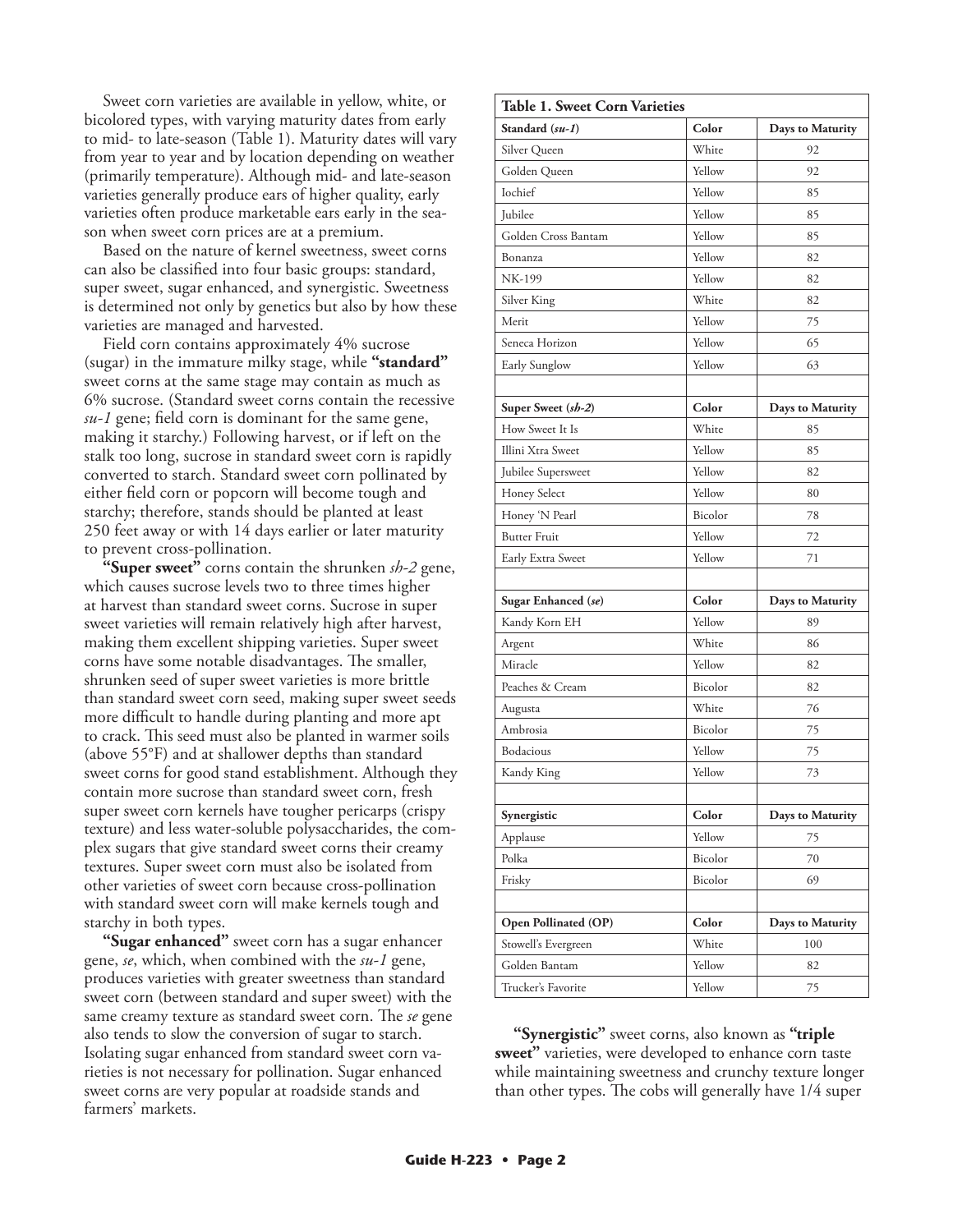sweet kernels and 3/4 standard kernels. Emergence characteristics are similar to those of standard sweet corns. Synergistic varieties do not need to be isolated from other types of sweet corn to prevent cross-pollination.

## **CLIMATE**

Sweet corn is a warm-weather crop that requires at least eight hours of direct sunlight each day. Seed can be planted on or after the average date for the last killing frost. Soil temperature (in the upper 3 in.) should be at least 50–55°F or higher. Super sweet varieties require a minimum soil temperature of 60–65°F. The optimal soil temperature for all sweet corns is 75–95°F. Low soil temperatures at planting can cause poor germination and delayed growth.

Successful early plantings can best be achieved by planting on sandy soils that warm early in the spring. Seed should also be planted on the south side of raised beds that run east to west. Covering beds with black plastic mulch two weeks before planting will help warm the soil. Black plastic will also help control annual weeds. Seed can be planted directly through the plastic.

Optimal plant growth occurs at temperatures between 75 and 86°F. When making successive plantings of a single variety during the spring, later plantings will develop faster than early plantings due to warmer late-season weather. Thus, the number of days between harvests will be much shorter than the number of days between plantings. When planting early, it is best to use early varieties because they tend to germinate better in cooler soils.

In southern New Mexico, extremely high late summer temperatures can cause poor pollination, especially if accompanied by drying winds. Some varieties tolerate the heat better than others and should be considered in these areas.

#### **SOIL PREPARATION AND FERTILIZATION**

Sweet corn will grow well on almost any well-drained soil, although deep, sandy loams with adequate organic matter are best. Loams and clay loams are ideal for late-maturing varieties, which require more water and nutrients. Sweet corn will perform well at a soil pH of  $6.5 - 8.0.$ 

Livestock manures used in sweet corn fertilization programs should be applied in the fall at a rate of 10–20 tons/acre (apply a lighter rate for chicken manure). Green manure crops (winter wheat, rye, and oats) planted in the fall should be disked under at least one month before planting sweet corn in the spring. Soil preparation should result in level seedbeds free of clods and trash. Home gardeners may wish to incorporate

1–3 in. of compost with a rototiller or garden fork to help improve soil structure.

All phosphorous fertilizer should be applied before planting and soil-incorporated (broadcast) with a disk or rototiller to a depth of 3–4 in. at a rate of 50–80 lb/acre of  $P_2O_5$  (1–2 lb/1,000 ft<sup>2</sup>). Phosphorous can also be banded below (1 in.) and to the side (2–3 in.) of the seed.

Apply nitrogen fertilizer in split applications, incorporating half (40–50 lb/acre or 1 lb/1,000 ft2 ) with the phosphorous before planting. The rest can be applied in increments of 25–30 lb/acre of nitrogen  $(0.5-1.0 \text{ lb}/1,000 \text{ ft}^2)$  in bands 1 in. deep and 4–5 in. to the side of plants when they are 8–10 in. tall, and again when plants are 18–24 in. tall. Nitrogen fertilizers should be covered with soil to reduce the loss of nitrogen into the air as ammonia.

These fertilizer rates are dependent on the results of a soil analysis. Because most New Mexico soils have sufficient potassium, additional potassium fertilizer may not be needed. For more information on soil testing, see NMSU Extension Guide A-114, *Test Your Garden Soil*  (http://aces.nmsu.edu/pubs/\_a/A114.pdf).

## **PLANTING AND POLLINATION**

Sweet corn should be planted in blocks at least three to four rows wide for good pollination. In the home garden, a block of corn should have at least nine plants. Some gardeners prefer to plant sweet corn in hills of 2–3 plants per hill, with hills spaced 3 ft apart.

Early sweet corn plantings tend to be less uniform in plant growth, and ear quality may be lower due to incomplete pollination. To prevent cross-pollination by unwanted varieties (field corn with sweet corn, standard sweet corn with super sweet corn, and yellow with white sweet corn), varieties should be separated by at least 250 ft or more. Cross-pollination can also be prevented by planting varieties with different maturity ratings (early, mid-, and late-season) at the same time, or by planting varieties with the same maturity rating in successive plantings 14 days apart.

Planting depth varies for the soil and type of sweet corn. Standard, sugar enhanced, and synergistic types should be planted 1 in. deep in clay, 1.5 in. deep in sandy loam, and 2 in. deep in sandy soils. Super sweet types should be planted half as deep for each soil type.

Seeding rates will vary between 10 and 12 lb/acre  $(0.25 \text{ lb}/1,000 \text{ ft}^2)$  depending on the seed's size and the variety's maturity rating. Less will be needed for super sweet corns due to their smaller, shriveled seeds. More seed may be needed for early varieties planted closer together.

Plant spacing within the row will vary depending on row width. Plant spacings on rows 36–38 in. apart may